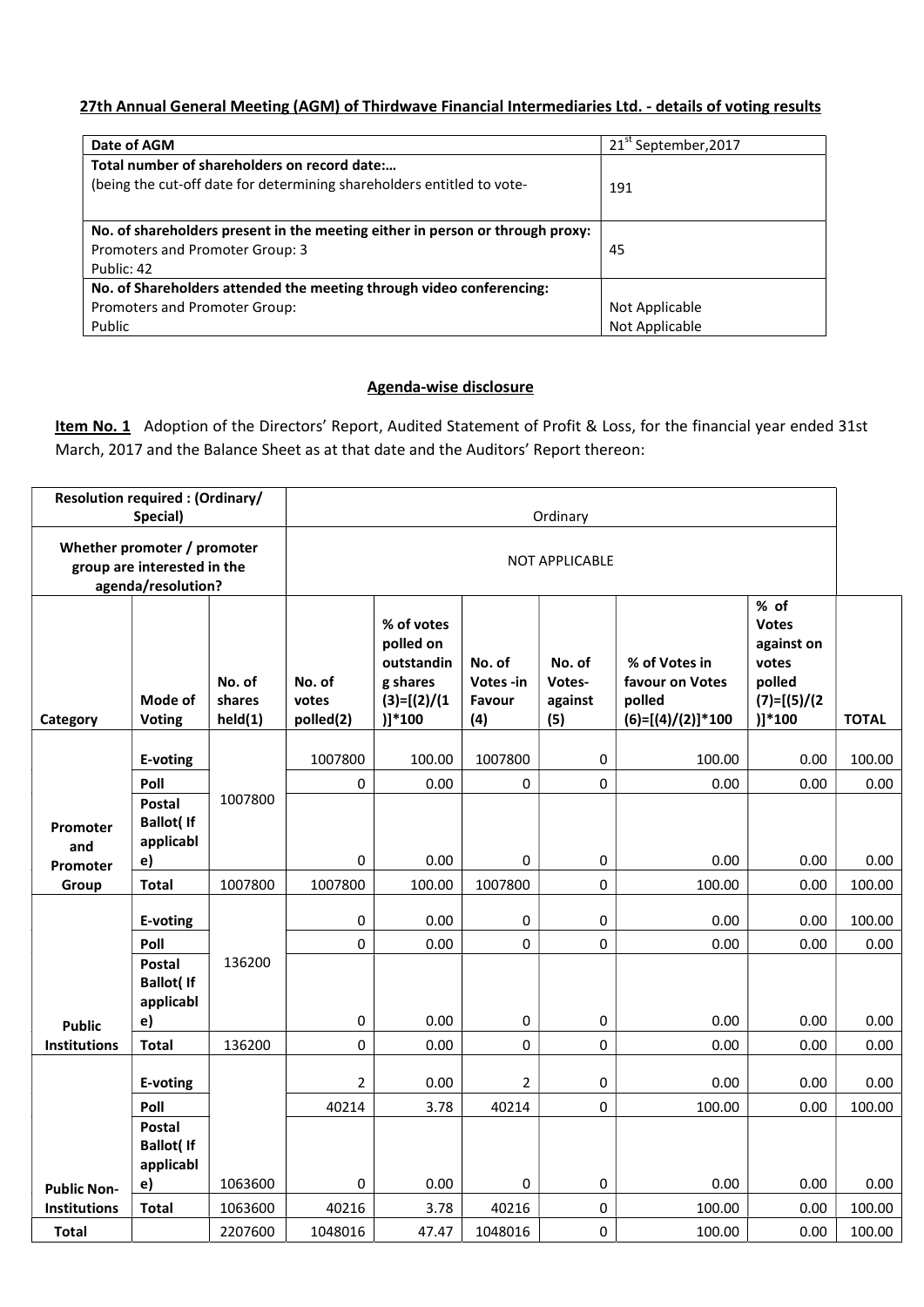## Item No. 2: Appointment of a Director in place of Mr. Vinay Kumar Agarwal, Director (DIN-00149999), retiring by rotation

| <b>Resolution required: (Ordinary/</b>                                           | Special)                                              |                             | Ordinary                     |                                                                                 |                                      |                                    |                                                                   |                                                                                     |              |
|----------------------------------------------------------------------------------|-------------------------------------------------------|-----------------------------|------------------------------|---------------------------------------------------------------------------------|--------------------------------------|------------------------------------|-------------------------------------------------------------------|-------------------------------------------------------------------------------------|--------------|
| Whether promoter / promoter<br>group are interested in the<br>agenda/resolution? |                                                       |                             | <b>NOT APPLICABLE</b>        |                                                                                 |                                      |                                    |                                                                   |                                                                                     |              |
| Category                                                                         | Mode of<br><b>Voting</b>                              | No. of<br>shares<br>held(1) | No. of<br>votes<br>polled(2) | % of votes<br>polled on<br>outstandin<br>g shares<br>$(3)=[(2)/(1)$<br>$)]*100$ | No. of<br>Votes -in<br>Favour<br>(4) | No. of<br>Votes-<br>against<br>(5) | % of Votes in<br>favour on Votes<br>polled<br>$(6)=[(4)/(2)]*100$ | % of<br><b>Votes</b><br>against on<br>votes<br>polled<br>$(7)=[(5)/(2)$<br>$)]*100$ | <b>TOTAL</b> |
|                                                                                  | E-voting                                              |                             | 1007800                      | 100.00                                                                          | 1007800                              | 0                                  | 100.00                                                            | 0.00                                                                                | 100.00       |
|                                                                                  | Poll                                                  |                             | $\pmb{0}$                    | 0.00                                                                            | 0                                    | 0                                  | 0.00                                                              | 0.00                                                                                | 0.00         |
| Promoter                                                                         | <b>Postal</b><br><b>Ballot(If</b><br>applicabl        | 1007800                     |                              |                                                                                 |                                      |                                    |                                                                   |                                                                                     |              |
| and<br>Promoter                                                                  | e)                                                    |                             | 0                            | 0.00                                                                            | $\Omega$                             | 0                                  | 0.00                                                              | 0.00                                                                                | 0.00         |
| Group                                                                            | <b>Total</b>                                          | 1007800                     | 1007800                      | 100.00                                                                          | 1007800                              | 0                                  | 100.00                                                            | 0.00                                                                                | 100.00       |
|                                                                                  | E-voting                                              |                             | 0                            | 0.00                                                                            | 0                                    | 0                                  | 0.00                                                              | 0.00                                                                                | 100.00       |
|                                                                                  | Poll                                                  |                             | 0                            | 0.00                                                                            | $\mathbf 0$                          | 0                                  | 0.00                                                              | 0.00                                                                                | 0.00         |
| <b>Public</b>                                                                    | <b>Postal</b><br><b>Ballot</b> (If<br>applicabl<br>e) | 136200                      | 0                            | 0.00                                                                            | 0                                    | 0                                  | 0.00                                                              | 0.00                                                                                | 0.00         |
| <b>Institutions</b>                                                              | <b>Total</b>                                          | 136200                      | $\pmb{0}$                    | 0.00                                                                            | 0                                    | 0                                  | 0.00                                                              | 0.00                                                                                | 0.00         |
|                                                                                  | E-voting                                              |                             | $\overline{2}$               | 0.00                                                                            | 2                                    | 0                                  | 0.00                                                              | 0.00                                                                                | 0.00         |
|                                                                                  | Poll                                                  |                             | 40214                        | 3.78                                                                            | 40214                                | 0                                  | 100.00                                                            | 0.00                                                                                | 100.00       |
|                                                                                  | <b>Postal</b><br><b>Ballot(If</b><br>applicabl        |                             |                              |                                                                                 |                                      |                                    |                                                                   |                                                                                     |              |
| <b>Public Non-</b>                                                               | e)                                                    | 1063600                     | 0                            | 0.00                                                                            | 0                                    | 0                                  | 0.00                                                              | 0.00                                                                                | 0.00         |
| <b>Institutions</b>                                                              | <b>Total</b>                                          | 1063600                     | 40216                        | 3.78                                                                            | 40216                                | 0                                  | 100.00                                                            | 0.00                                                                                | 100.00       |
| <b>Total</b>                                                                     |                                                       | 2207600                     | 1048016                      | 47.47                                                                           | 1048016                              | 0                                  | 100.00                                                            | 0.00                                                                                | 100.00       |